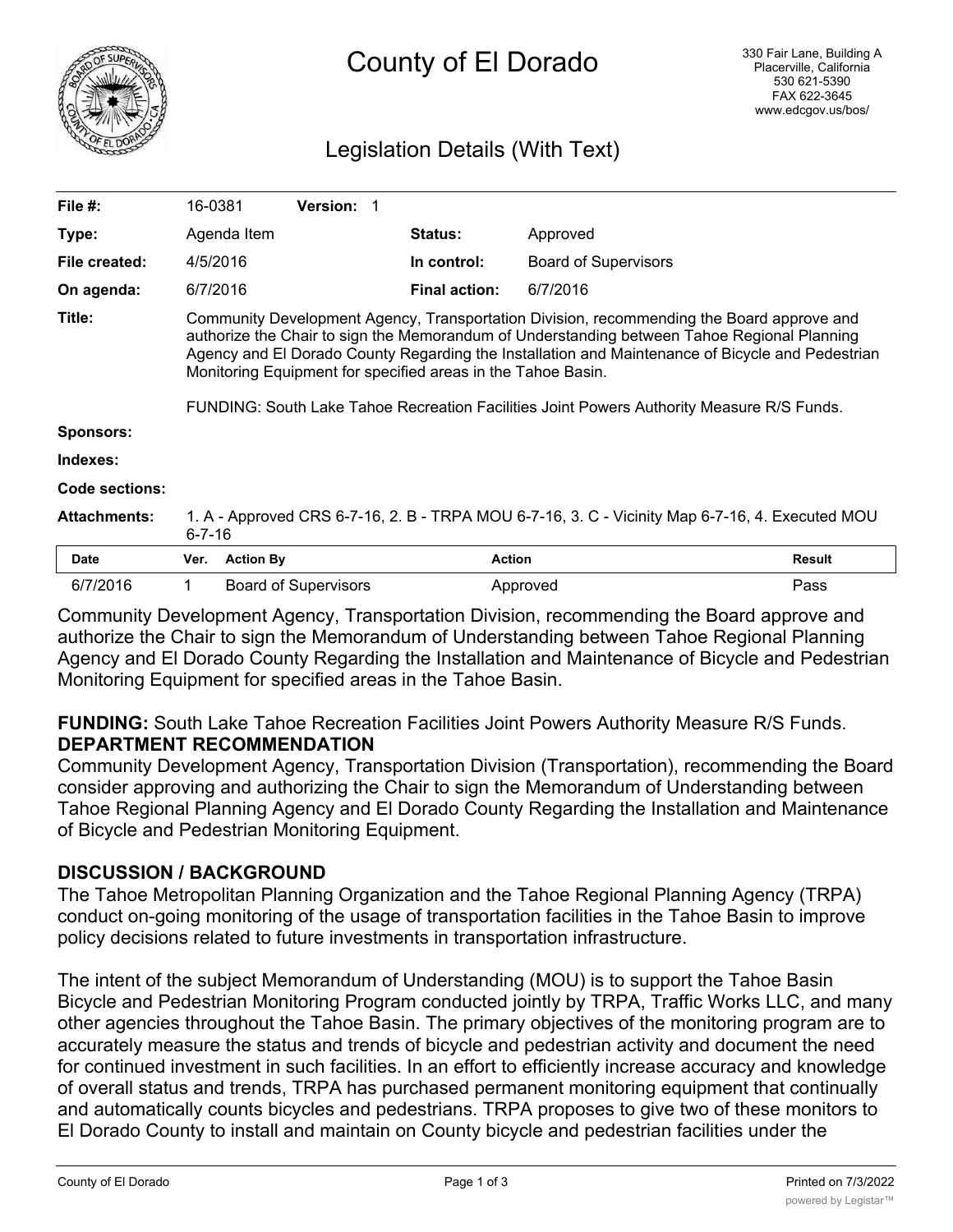conditions laid out in this MOU.

In accordance with the terms in the proposed MOU, TRPA will purchase the monitoring equipment and give it to the County. The County will be responsible for installing, maintaining, and operating the monitoring equipment, including downloading count data from the monitoring equipment at regular intervals. Transportation plans on installing the monitoring equipment at two locations on the Class 1 Bicycle Trails along State Route 50/89 in Meyers, along Sawmill Road, or along Lake Tahoe Boulevard. Transportation proposes to fund the installation and maintenance of the monitors using South Lake Tahoe Recreation Facilities Joint Powers Authority Measure R/S funds.

TRPA and the County share mutual interests in the purchase, installation, and maintenance of these monitors. The data collected will allow TRPA to (1) report on its progress toward increasing bicycle and pedestrian activity as part of its Regional Plan; (2) report on its progress towards goals related to air quality and recreation; and (3) justify continued investment in bicycle and pedestrian facilities. The County will benefit through (1) obtaining important data on bicycle and pedestrian use at the respective facilities at little cost; and (2) evaluating the use of the monitoring hardware to determine whether it is appropriate to invest in additional monitoring equipment for use elsewhere in the County, especially on the West Slope trail network.

At the time of this report's preparation, confirmation of the proposed project and its funding is anticipated by the JPA Bicycle Advisory Committee on June 1, 2016. The committee's recommendation is anticipated to be forwarded to the JPA Board for formal adoption at their July 29, 2016 meeting. Should the project funding not be approved by the JPA, the proposed MOU may be amended or terminated with written notice.

#### **ALTERNATIVES**

The Board could choose to not approve the MOU. Transportation would not install bike or pedestrian counters, and the data generated would not be available.

#### **OTHER DEPARTMENT / AGENCY INVOLVEMENT**

County Counsel and Risk Management have reviewed and approved the MOU.

#### **CAO RECOMMENDATION**

Chief Administrative Office concurs with staff's recommendations.

#### **FINANCIAL IMPACT**

Transportation estimates that the installation of the monitoring equipment, including staff and contractor expenses, will cost \$15,000. Annual maintenance and data collection costs are estimated at \$2,000 or less.

All installation, maintenance, and data collection costs are eligible to be funded by the South Lake Tahoe Recreation Facilities Joint Powers Authority (JPA) Measure R/S funds. The JPA allocates \$5,000 annually per mile of Class 1 and 2 bike trails within the JPA limits for the County's use related to trail maintenance. In the current fiscal year, the total amount allocated to the County by the JPA was \$35,000. This annual allocation is sufficient to absorb the proposed installation of the monitoring equipment and ongoing routine maintenance costs.

The Measure R/S funds are derived from a special tax approved by voters in 2000 and again in 2011, which will sunset in 2030. Should the tax not be renewed by voters at that time, Transportation's